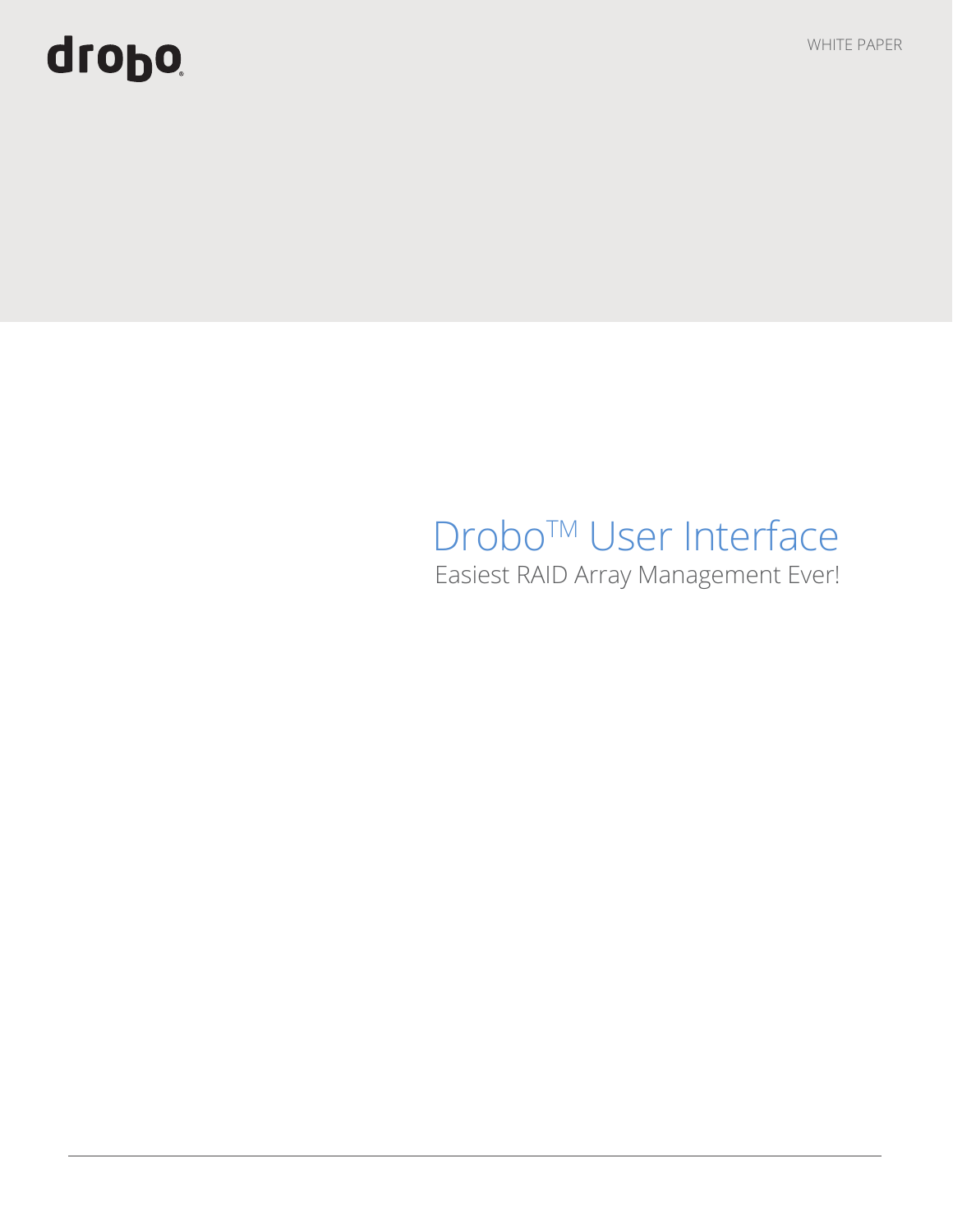# **Table of Contents**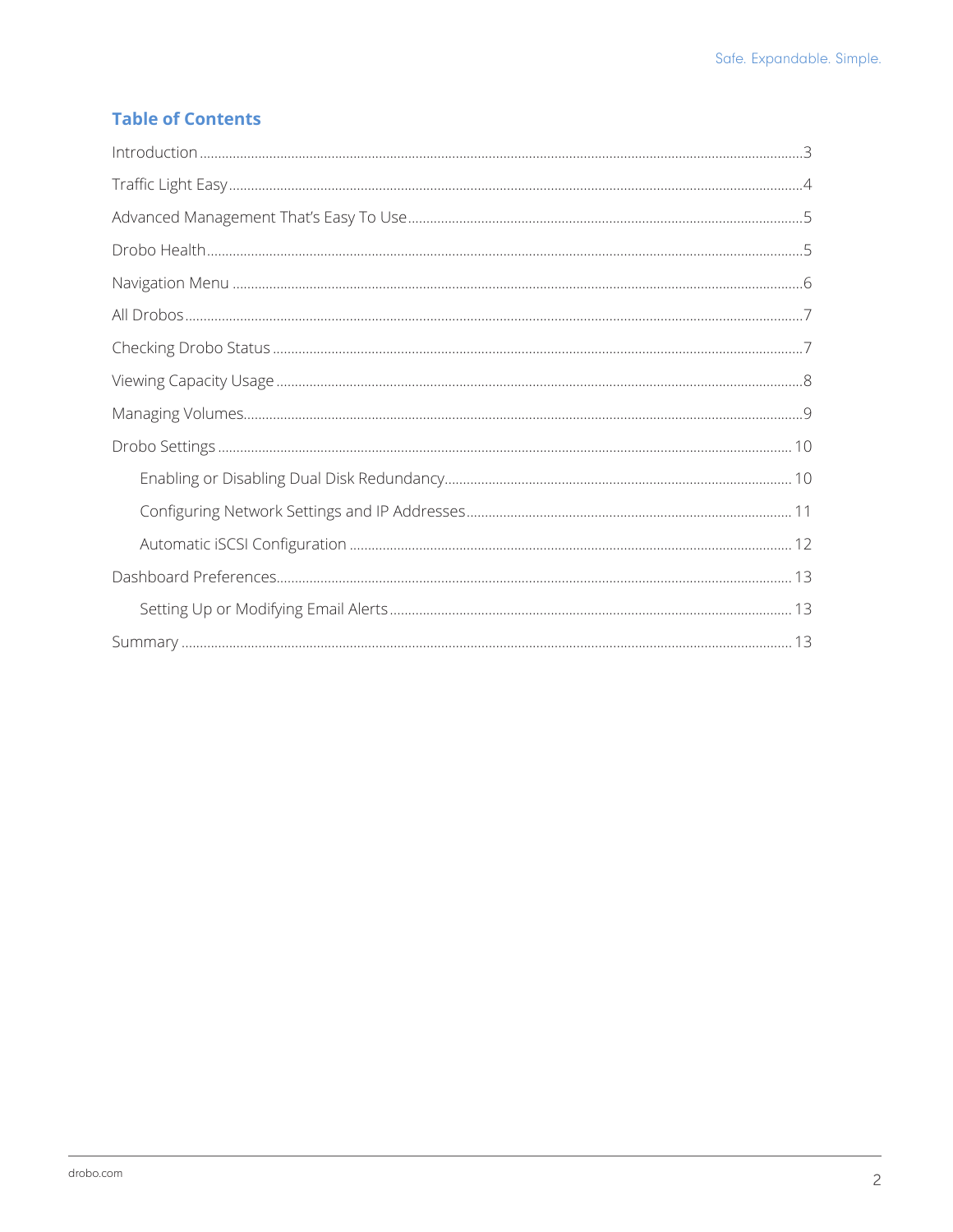### **Introduction**

Storage has traditionally been difficult to understand and manage, especially for those of us who are not in the storage industry. Tasks such as pooling drives, scaling capacity, and protecting against data loss are complex for businesses and individuals alike. In addition, the explosion of rich media and unstructured data requires more sophisticated digital storage. Plus, legacy solutions can also be too complex or too limited for today's needs, especially if users are also demanding a fast and reliable storage system.

DroboTM products deliver breakthrough ease-of-use, affordability and value through our patented BeyondRAID<sup>™</sup> and hybrid storage technologies. Now businesses and professionals will have the best storage experience ever.

Drobo BeyondRAID technologies enable a unique combination of simplicity and storage sophistication in stark contrast to legacy storage systems. Drobo's are part of a new breed of storage systems focused at small to medium sized business users. Advantages include: data safety and real-time capacity expansion, with an overall design that addresses diverse workload needs such as media, virtualization, and cloud-attached storage. Drobo's provide an easier way for a non-IT person to deploy and manage a performance storage system without the enterprise price tag.

Hybrid storage is a Drobo technology that automates the provisioning, deployment and performance acceleration for a fast tier of solid state drive (SSD) storage in the Drobo B1200i array. Users can now take advantage of traditional hard disk drive (HDD) capacity plus SSD acceleration across all of their applications. This process happens automatically and transparently as soon as SSD drives are added to the deployed Drobo. Because, Drobo is aware of the differences between streaming and transactional data, it enables instantaneous and intelligent data tiering to increase performance by directing transactional data to the SSDs.

Industrial design is one of the many benefits of this very cool looking product family. It's award winning designs successfully marry style and usability. Whether your Drobo is simply sitting on your desk or traveling with you to the Galapagos Islands for a shoot, you can rest assured that your Drobo is up to the challenge.

Drobo's user interface isn't limited to its desktop application, it also extends to the front bezel. Because Drobo's are purchased with data protection in the mind, the user interface has been simplified to focus on this use case. In addition, Drobo was designed for users that aren't storage experts and so the user interface is very intuitive to use.

Four white papers describe why Drobo provides user's with a truly modern storage experience:

- **1. BeyondRAID** breaks down the barriers of a traditional RAID implementation to greatly simplify storage deployment and management, and it protects both data and files
- **2. Hybrid Storage** is enabled by BeyondRAID. It delivers automatic storage optimization based on the type (or "tier") of the data or files stored
- **3. Industrial Design** highlights that it is possible to combine functionality, style, usability, manufacturing quality, and a lot more into a very cool looking product line
- **4. User Interface** makes pooling drives in a single chassis easier than previously possible

This white paper explains User Interface and its associated benefits.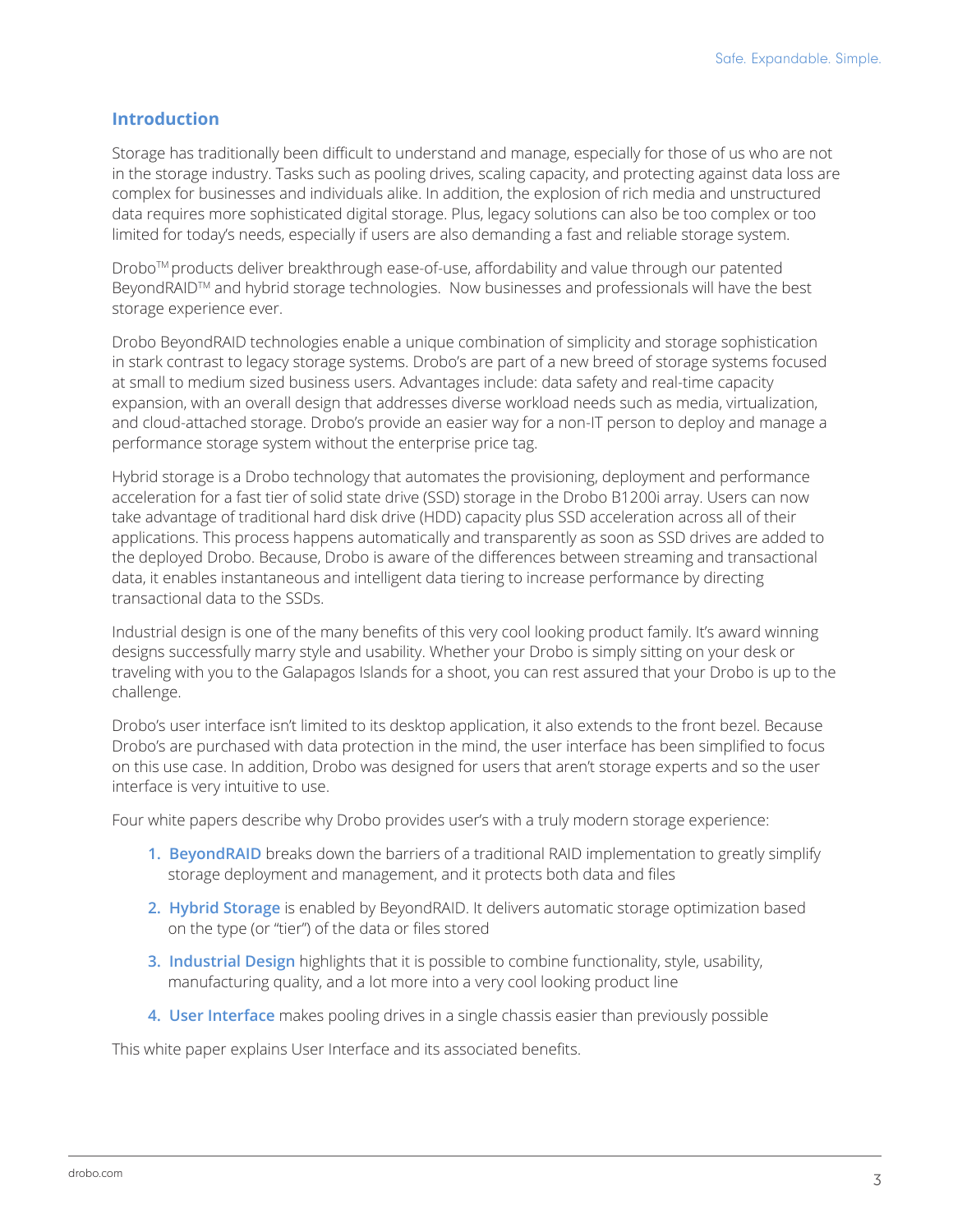# **Traffic Light Easy**

A Drobo's primary management interface are the lights on the front bezel. Just looking at a Drobo quickly tells you if it's healthy and how much unused storage capacity remains.



**Figure 1.** Shows drive status indicators and capacity gauge on the front of an 8-bay Drobo. All Drobos have this feature, although the implementation does differ between models.

Individual drive status indicators provide realtime information about the drives and if any action needs to be taken. For example, if a drive happens to fail, that drive's light will blink red. An empty drive bay illuminates a yellow light if the Drobo is running low on available storage capacity, indicating that another disk drive should be inserted in that bay.

As your Drobo fills with data, the capacity gauge (indicated by the blue lights) starts to illuminate, ten in all. For example, two blue lights will be lit if 20% of the overall capacity is used, as more capacity is consumed more lights will be lit. Refer to the BeyondRAID white paper for more information about the Drobo capacity gauge.

Drobos are carefully designed from the ground up and are made of high-quality materials. Even in server closets, it's a bezel you will actually want to use! The high-intensity indicator lights shine through the bezel, so whether the bezel is on or off, Drobo's primary form of management (lights) is front and center. The lights can be dimmed for comfort in an office or home environment.



**Figure 2.** Because Drobo is so easy to use, the instructions fit inside the front cover. After setup, the lights shinning through the front bezel inform users about any actions that need to be taken.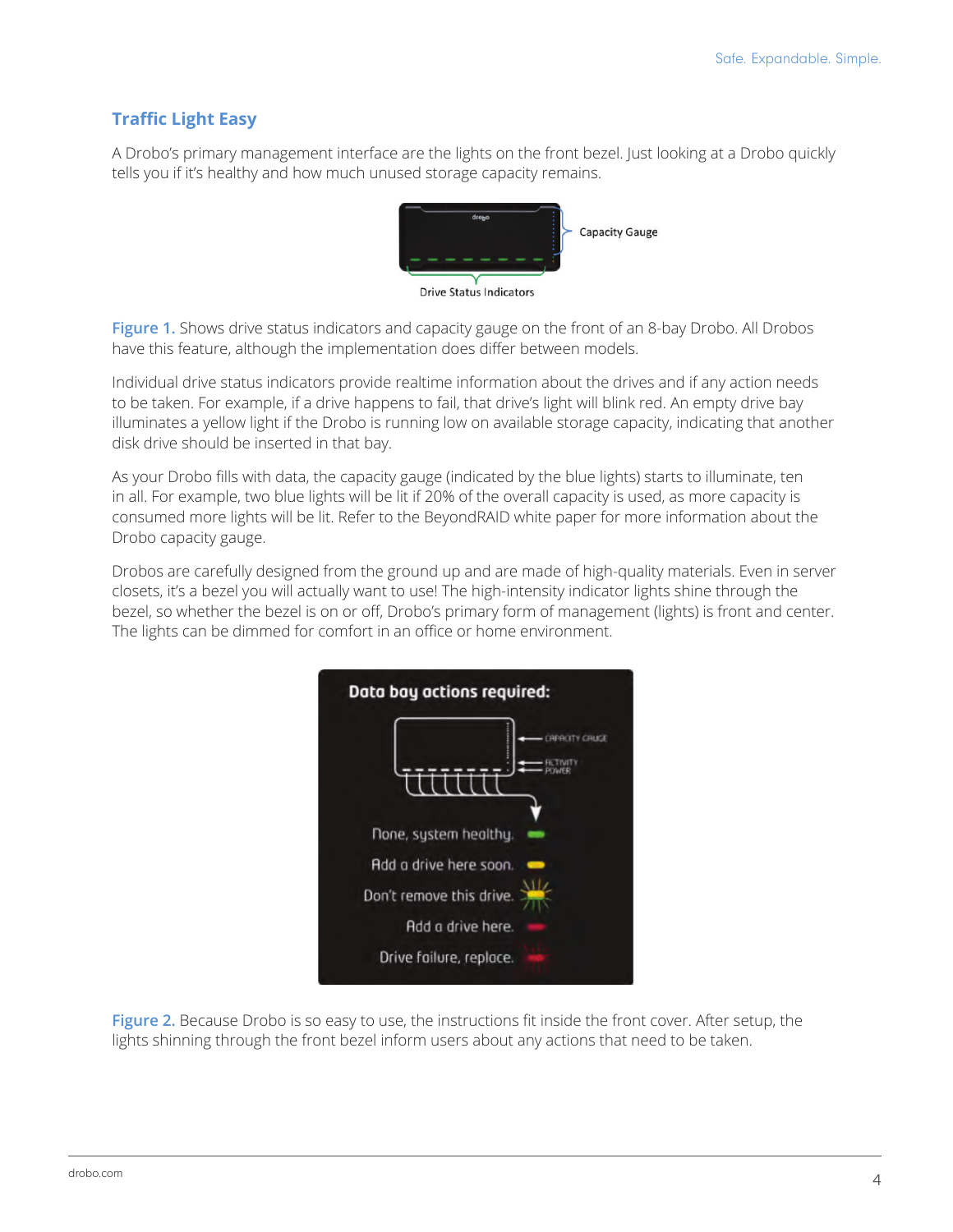# **Advanced Management That's Easy To Use**

The Drobo Dashboard is actually the setup, management, and administration screen. Since the indicator lights on the front bezel are the primary management interface, the dashboard's goal is to display the front of every Drobo in a single window. All direct and network connected Drobos, automatically appear in the Drobo Dashboard for easy, multi-device administration.



**Figure 3.** All Drobos automatically appear in the Drobo Dashboard. If the lights change on the Drobo, they are also changed in the dashboard. This feature works for all DAS, NAS, and SAN devices.

# **Drobo Health**



**Figure 4.** These buttons on the main dashboard screen provides access to additional status screens that display a Drobo's health, name, or product type. If there are multiple Drobos, they will all be listed.

**Health** – This button displays Drobo devices by their health; red displayed first, followed by yellow, and then green. This is the default view.

- **• Red**  indicates a Drobo device has used more than 95% of its available disk capacity and when additional capacity is needed, it also indicates that a disk drive needs to be replaced. A flashing red light indicates that a drive is bad and immediately needs to be replaced.
- **• Yellow** indicates a Drobo device has used more than 85% of its available disk capacity, but less than 95%. It's recommending the user add more disk capacity by either adding a drive into an empty bay or by replacing the smallest drive with a larger one with more raw capacity.
- **• Green** indicates a Drobo device has used less than 85% of its available disk capacity and the data is protected.

**Name** – This button lists Drobo devices alphabetically by their assigned names, direct attached Drobo devices are listed first (assumes multiple drives).

**Product** – This button lists Drobo devices alphabetically by their model numbers or product names, direct attached Drobo devices are listed first (assumes multiple drives).

To select a Drobo device, just click on it once.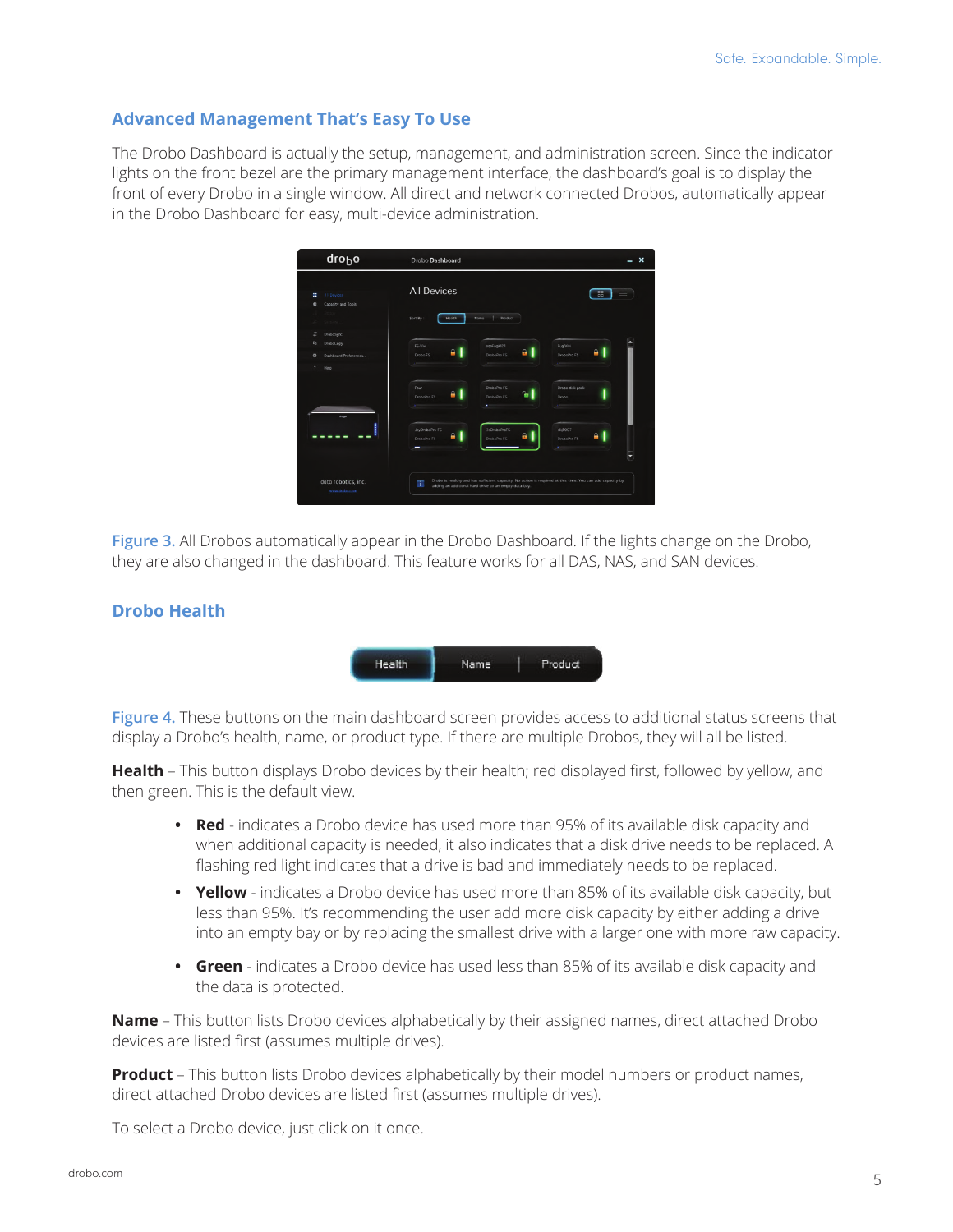# **Navigation Menu**



**Figure 5.** The Navigation menu appears on the left side of the dashboard screen. Options and commands in this menu only apply to the currently selected Drobo device.

- **• All Drobos (#)**  Opens the All Drobos page, where # is the number of Drobo devices connected.
- **• Status** Opens the Status page, where the status information for the selected Drobo device can be viewed; such as performance load, drive information, device serial number and more.
- **• Capacity** Opens the Capacity page, where Drobo storage capacity usage can be viewed.
- **• Volumes** Opens the Volumes page, which enables Drobo device volume management.
- **• Tools** Opens the Tools page, which provides access to tools that restart a Drobo device or check for software updates.
- **• Drobo Settings** Opens a sub-menu to modify settings, such as General, Admin, and Network.
- **• Dashboard Preferences** Opens the Dashboard Preferences page, which enables the modification of automatic software updates and email settings. (Email settings enable the receipt of email alerts when status changes on a Drobo device.)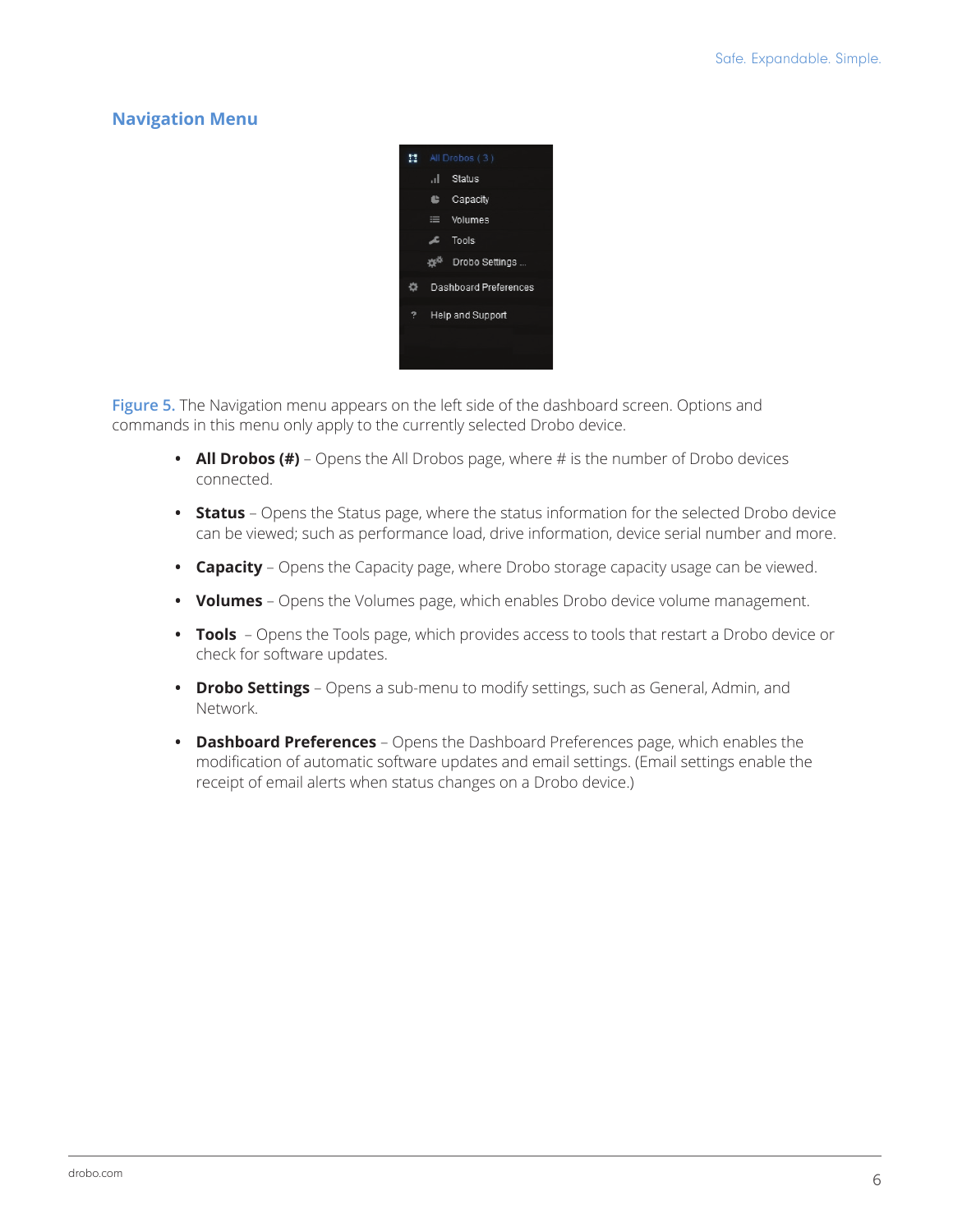#### **All Drobos**

When launching the Drobo Dashboard application the All Drobos page opens first. After a few seconds, Drobo "discovers" all Drobo devices currently connected and displays them on this page. If there are no Drobo devices connected or powered on, a "No Drobos Detected" message displays.

| All Drobos<br>Sort By:<br>Health                                                   | Name<br>Product      | 88<br>$\equiv$<br>Icons   List           |
|------------------------------------------------------------------------------------|----------------------|------------------------------------------|
| Drobo<br>Drobo                                                                     | DroboPro<br>DroboPro | Drobo <sub>S</sub><br>Drobo <sub>S</sub> |
| Drobo Discovery Settings<br>T<br>Double-click a device to open its details screen. |                      |                                          |

**Figure 6.** This All Drobos dashboard screen has discovered the user has three Drobos connected.

#### **Checking Drobo Status**

The Drobo Dashboard Status page provides in-depth information on the system and drive status of your Drobo. From this screen, select one of the options in the drop-down list.

| System Information        | ≂                   |                                 |           |      |
|---------------------------|---------------------|---------------------------------|-----------|------|
| <b>System Information</b> |                     |                                 |           |      |
| Name<br>Drobo             |                     | 画                               | 1 TB      |      |
| Serial #                  | DRB123201700012     | E                               | $1$ TB    | ı    |
| Good<br>Health            |                     | $=$                             | $1$ TB    | ı    |
| Firmware                  | 3.0.0 [7.105.56104] | $\blacksquare$                  | $1$ TB    | ı    |
| Hot Data Cache<br>On      |                     | $=$                             | $1$ TB    |      |
| Active Interface          | Thunderbolt         | $\bullet$ (b)                   | -----<br> | und- |
|                           |                     | mSATA SSD<br>Accelerator active |           |      |

**Figure 7.** This Drobo Status dashboard screen illustrates important device information for a Drobo 5D.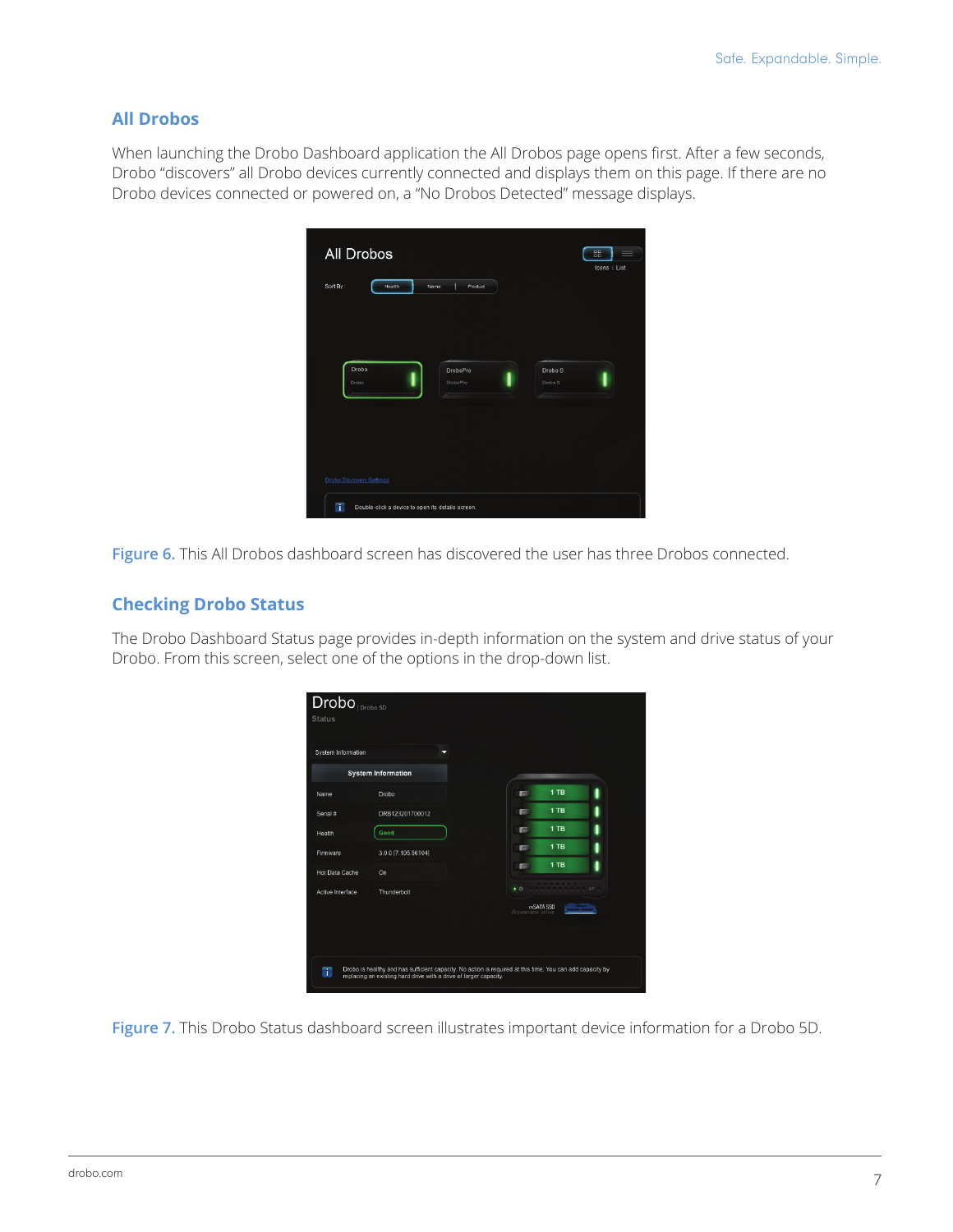## **Viewing Capacity Usage**

The **Capacity Usage** page displays a capacity breakdown bar, this provides more detailed information about how disk space is being used. The following information is displayed:

- **• Available for data**  The total protected capacity available on which to store data.
- **• Reserved for expansion**  Capacity reserved for future use when one hard drive is larger than the others. This capacity becomes available when a larger capacity hard drive is added or by replacing a smaller drive with a larger one.
- **• Used for protection**  Capacity used by Drobo to protect data in the event of hard drive failure.





**Figure 8.** This Drobo Capacity Usage dashboard screen illustrates how 15TB of raw storage capacity is allocated on a Drobo 5N after it's formatted.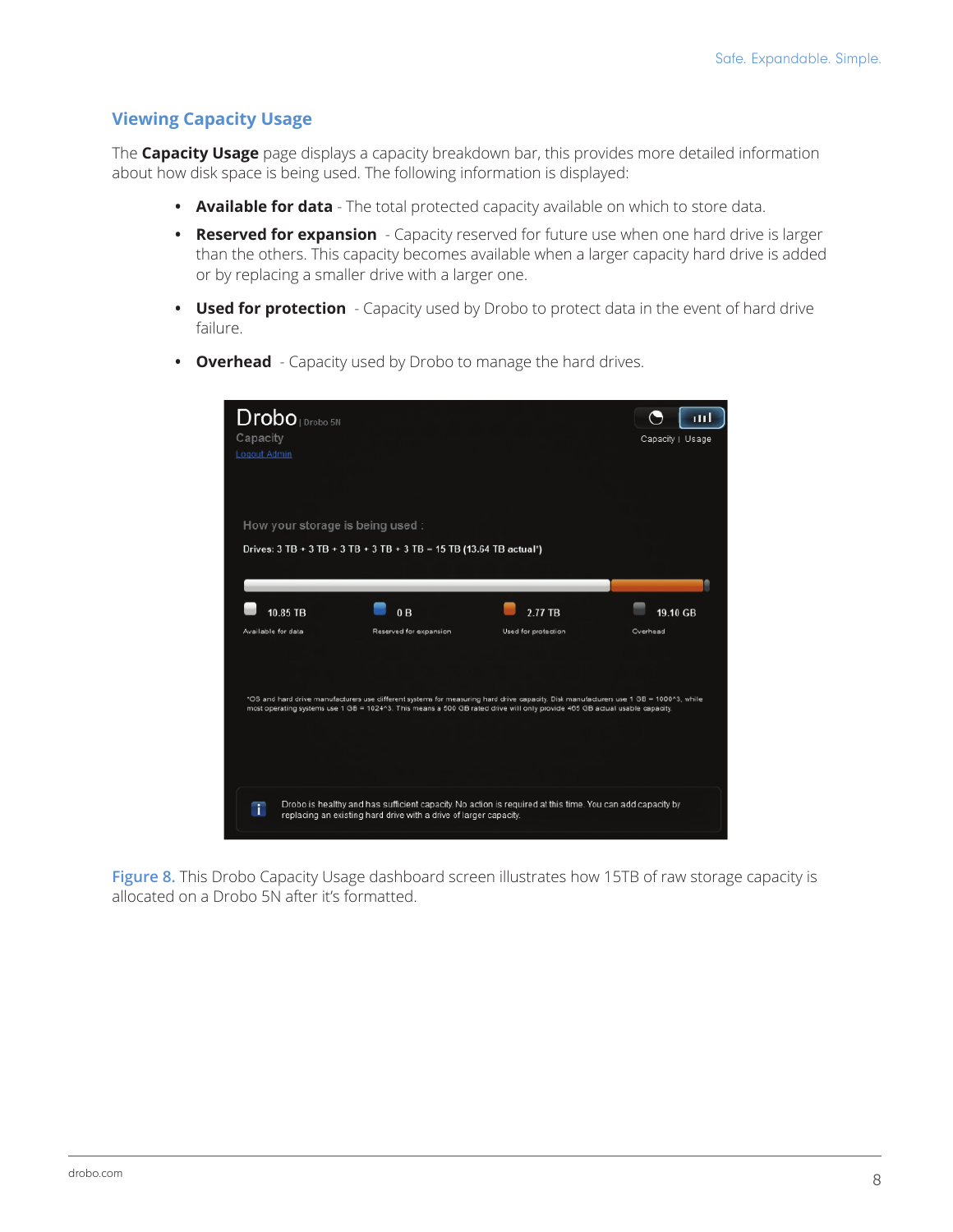# **Managing Volumes**

On DAS and NAS-based Drobos volume management is mostly handled for the user, whereas business class Drobos provide users with a variety of volume configuration options. Although volumes can be created regardless of which port is connected, it must be connected via an iSCSI data port to be able to format and mount the volumes.

Drobo Dashboard automates the creation of volumes for a Windows or Mac operating system running on a host computer (server). To take advantage of this, the Drobo Dashboard must be installed on the host server that is connected to the Drobo via one of its iSCSI data ports (either directly or through the SAN).

| Mount      | Volume Name   | <b>Drobo</b>          |       |                                                  |
|------------|---------------|-----------------------|-------|--------------------------------------------------|
| ∩          | Drobo         | <b>File System</b>    |       | Not Formatted                                    |
|            |               | <b>Status</b>         | Ready |                                                  |
|            |               | <b>Target Name</b>    |       |                                                  |
|            |               |                       |       | ign.2005-06.com.drobo:b1200i.drd113301000011.id0 |
|            |               | <b>Host Name</b>      |       |                                                  |
|            |               | No Host Connected     |       |                                                  |
|            |               | Not available         |       | LUN Size: 16 TB                                  |
|            |               |                       |       |                                                  |
|            |               | <b>CHAP: Disabled</b> | ▼     | Cluster (Multi-Host)<br>Ø                        |
| Add Volume | Remove Volume |                       |       | Revert<br>Apply                                  |
|            |               |                       |       |                                                  |

**Figure 9.** This screen illustrates how to add, remove, or mount a Drobo B1200i volume.

Once a volume has been created it can then be sized by simply sliding a pointer along a capacity bar (see below), then give the volume a name. Drobo makes complicated storage management tasks such as this one, easy and quick.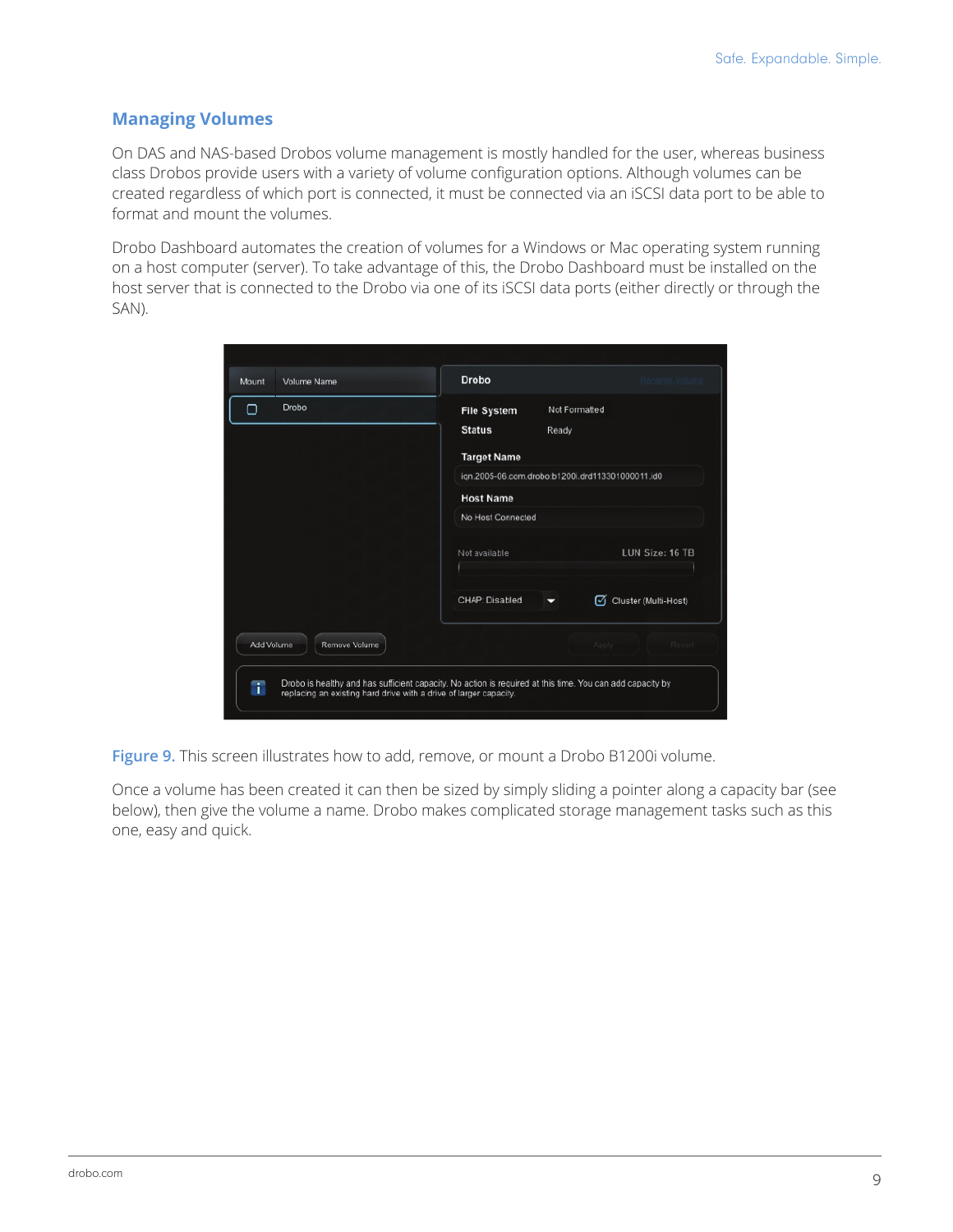#### **Drobo Settings**

#### **Enabling or Disabling Dual Disk Redundancy**

Drobo's are purchased for Single Disk Redundancy at a minimum, this option protects your valuable data in the event of a single drive failure. Should this happen, users can still access their data but in an unprotected state. For more protection, the dashboard makes it easy for a user to configure the unit for Dual Disk Redundancy which protects against two simultaneous drive failures. Although it provides additional protection, it requires more disk space.

| <b>General Settings</b>                                           |                     |   |                |         |                                                                                                                                                                                             |          |   |       | droho  |
|-------------------------------------------------------------------|---------------------|---|----------------|---------|---------------------------------------------------------------------------------------------------------------------------------------------------------------------------------------------|----------|---|-------|--------|
| Configure the following settings to best suit your storage needs. |                     |   |                |         |                                                                                                                                                                                             |          |   |       |        |
| Drobo Name:                                                       |                     |   | <b>Drobo</b>   |         |                                                                                                                                                                                             |          |   |       |        |
|                                                                   |                     |   |                |         | Dual Disk Redundancy - Protect this Drobo against up to two simultaneous drive failures. This<br>provides more data protection, but uses more disk space. (By default, this option is off.) |          |   |       |        |
|                                                                   | Disk Drive Spindown |   |                |         |                                                                                                                                                                                             |          |   |       |        |
|                                                                   |                     |   |                |         |                                                                                                                                                                                             |          |   |       |        |
| 15 mins                                                           | 30 mins             |   | 1 hour         | 2 hours | 6 hours                                                                                                                                                                                     | 12 hours |   | 1 day | never  |
| Dim Lights                                                        |                     |   |                |         |                                                                                                                                                                                             |          |   |       |        |
|                                                                   |                     |   |                |         |                                                                                                                                                                                             |          |   |       |        |
| 1                                                                 | $\overline{2}$      | 3 | $\overline{4}$ | 5       | 6                                                                                                                                                                                           | 7        | 8 | 9     | 10     |
|                                                                   |                     |   |                |         |                                                                                                                                                                                             | OK       |   |       | Cancel |

**Figure 10.** This Drobo dashboard General Settings screen illustrates how to establish Dual Disk Redundancy on a Drobo 5D. Other administration settings include when to spin down drives to save power and an option to dim the lights on the front bezel for less glare in a home or office environment.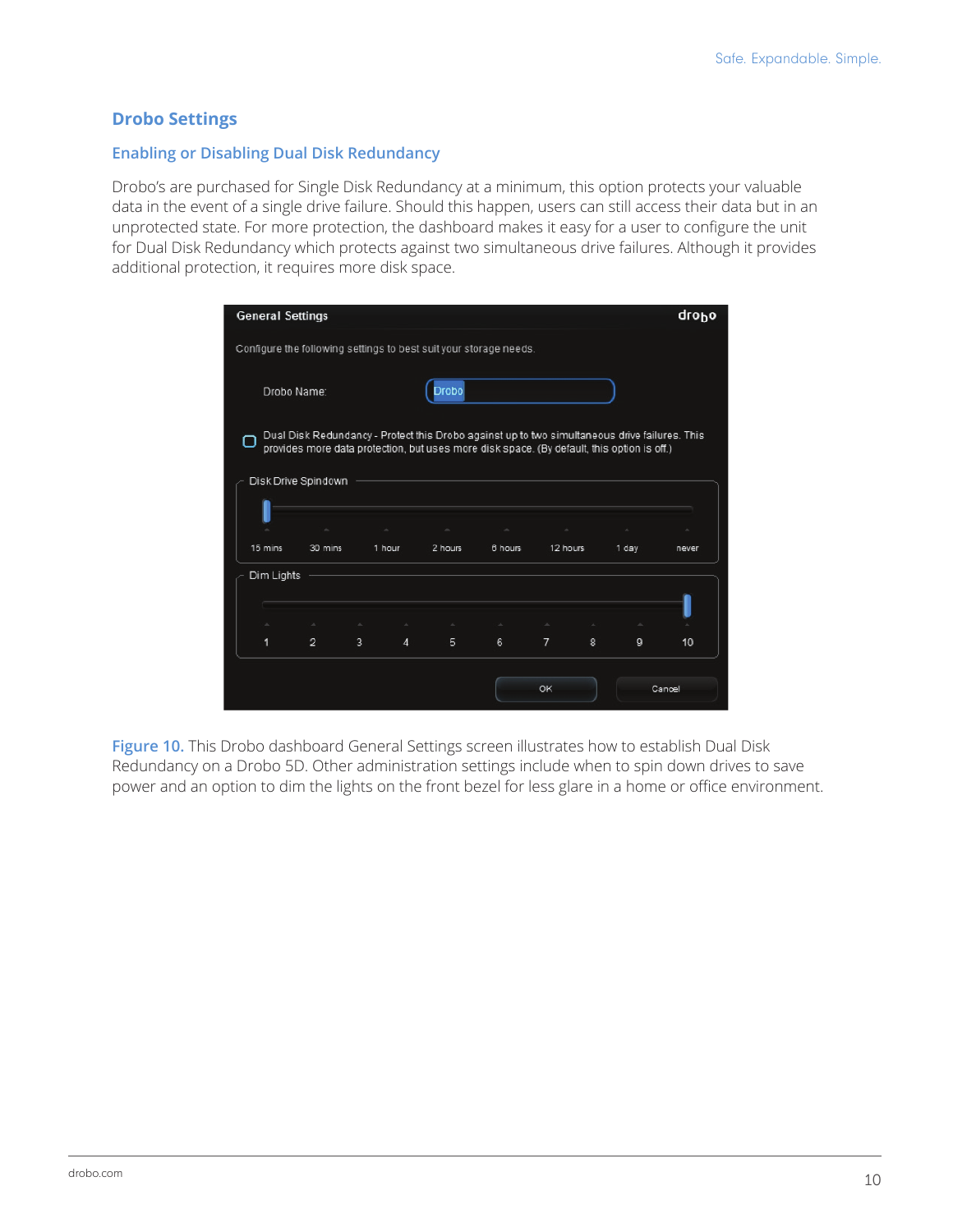#### **Configuring Network Settings and IP Addresses**

Although Drobo uses DHCP to automatically assign IP addresses to a NAS-based Drobo device connected to a network (this is the default), you can choose to manually assign IP addresses to your device's port(s) by configuring network settings.

| <b>Network Settings</b>  |                                                                                           |                                                                                        | drobo         |
|--------------------------|-------------------------------------------------------------------------------------------|----------------------------------------------------------------------------------------|---------------|
|                          |                                                                                           | Configure the following settings for your Drobo device to best fit your network setup. |               |
| Name                     | Drobo                                                                                     |                                                                                        |               |
| Workgroup                | Workgroup                                                                                 |                                                                                        |               |
| $\bullet$<br>IP Settings | Automatically assign IP settings (DHCP)<br>Manually assign an IP address (Advanced Users) |                                                                                        |               |
| <b>IP Address</b>        | 10.0.0.12                                                                                 | Subnet Mask                                                                            | 255 255 255.0 |
| <b>DNS Server1</b>       | 75.75.75.75                                                                               | DNS Server2                                                                            | 75.75.76.76   |
| Default Gateway          | 10.0.0.1                                                                                  |                                                                                        |               |
| Frame size<br>(MTU)      | 1500<br>$(1500 - 9000)$                                                                   | OK                                                                                     | Cancel        |

Figure 11. Shows how to manually set an IP address for a port by selecting the manually assign an IP address option to enable the network settings to be modified.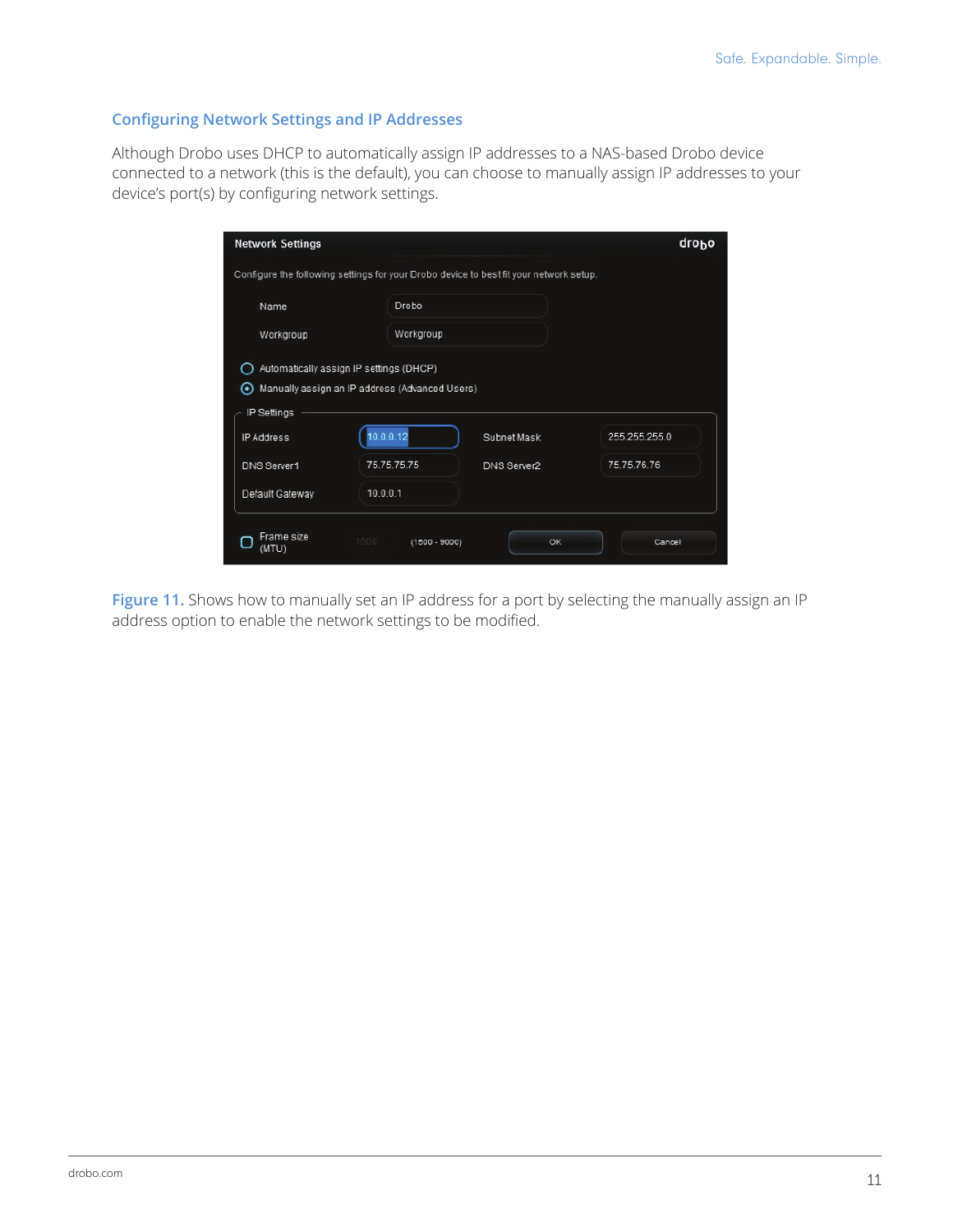#### **Automatic iSCSI Configuration**

In a traditional RAID environment connecting a server to iSCSI storage can be challenging. Whereas the Drobo dashboard makes it easy; first, enter the storage IP address, then choose a LUN to attach to, provide security credentials (if assigned), and finally format the newly attached volume. With the Drobo Dashboard on Windows or Mac OS, attaching to a Drobo iSCSI volume is as easy as checking a box.

| <b>General Settings</b>                                           |                     |        |        |               |                                                                                                                                                                                             |                |   |          | droho  |
|-------------------------------------------------------------------|---------------------|--------|--------|---------------|---------------------------------------------------------------------------------------------------------------------------------------------------------------------------------------------|----------------|---|----------|--------|
| Configure the following settings to best suit your storage needs. |                     |        |        |               |                                                                                                                                                                                             |                |   |          |        |
|                                                                   | Drobo Name:         |        |        | <b>Drobo</b>  |                                                                                                                                                                                             |                |   |          |        |
|                                                                   |                     |        |        |               | Dual Disk Redundancy - Protect this Drobo against up to two simultaneous drive failures. This<br>provides more data protection, but uses more disk space. (By default, this option is off.) |                |   |          |        |
|                                                                   | Disk Drive Spindown |        |        |               |                                                                                                                                                                                             |                |   |          |        |
|                                                                   |                     |        |        | and the       | $\sim$                                                                                                                                                                                      |                |   | $\Delta$ |        |
| 15 mins                                                           | 30 mins             |        | 1 hour | 2 hours       | 6 hours                                                                                                                                                                                     | 12 hours       |   | 1 day    | never  |
| Dim Lights                                                        |                     |        |        |               |                                                                                                                                                                                             |                |   |          |        |
|                                                                   | ×                   | $\sim$ |        | $\mathcal{L}$ | $\mathcal{A}_\mathcal{N}$                                                                                                                                                                   | ×              |   | ×        |        |
| 1                                                                 | $\overline{2}$      | 3      | 4      | 5             | 6                                                                                                                                                                                           | $\overline{7}$ | 8 | 9        | 10     |
|                                                                   |                     |        |        |               |                                                                                                                                                                                             | OK             |   |          | Cancel |

Figure 12. To mount an iSCI volume, just check the box and the host initiator is performed automatically.

Using the dashboard, mounting an iSCSI volume, configuring the iSCSI initiator on Windows or Mac, is fully automatic, there's no need for manual configuration. Even CHAP authentication is enforced.